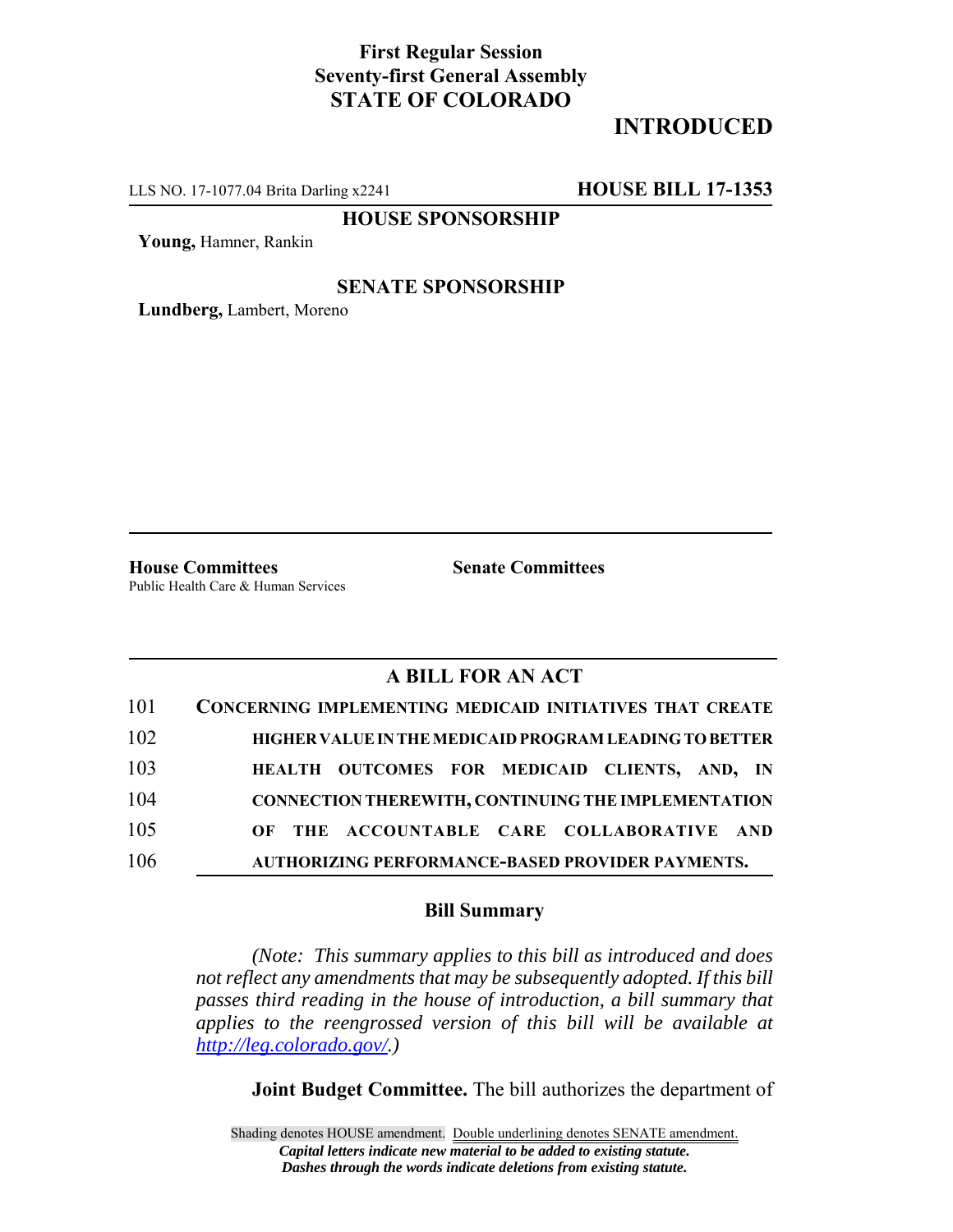heath care policy and financing (department) to continue its implementation of the medicaid care delivery system, referred to as the accountable care collaborative (ACC). The bill defines the goals of the ACC and the department's implementation of the ACC, including, in part, establishing primary care medical homes for medicaid clients, providing regional coordination and accountability, and integrating physical and behavioral health care delivery. The medical services board is required to promulgate rules implementing the ACC.

The bill requires the department to submit an annual report concerning the implementation of the ACC to the joint budget committee and to the health care committees of the house of representatives and of the senate that oversee the medicaid program. Among other information listed in the bill, the report must include information on the number of medicaid clients participating in the ACC, performance results, and fiscal impacts of the ACC.

The bill authorizes the department of health care policy and financing (department) to implement performance-based payments for medicaid providers. Prior to implementing performance-based payments, the department shall report to the joint budget committee concerning the performance-based payments, including whether the payments require a budget request, the amount of the payments compared to total reimbursements for the affected service, and a description of the stakeholder process and the department's response to stakeholder feedback. After implementation of performance-based payments, the department shall report to the joint budget committee and the health care committees of the house of representatives and the senate that oversee the medicaid program concerning the design of the performance-based payments, the stakeholder engagement process with respect to the payments, and other information regarding the implementation of the performance-based payments described in the bill.

<sup>1</sup> *Be it enacted by the General Assembly of the State of Colorado:* 2 **SECTION 1.** In Colorado Revised Statutes, 25.5-4-103, **amend** 3 the introductory portion; and **add** (1.5) as follows: 4 **25.5-4-103. Definitions.** As used in this article ARTICLE 4 and 5 articles 5 and 6 of this title TITLE 25.5, unless the context otherwise 6 requires: 7 (1.5) "ACCOUNTABLE CARE COLLABORATIVE" MEANS A MEDICAID 8 CARE DELIVERY SYSTEM ESTABLISHED PURSUANT TO SECTION 25.5-5-419.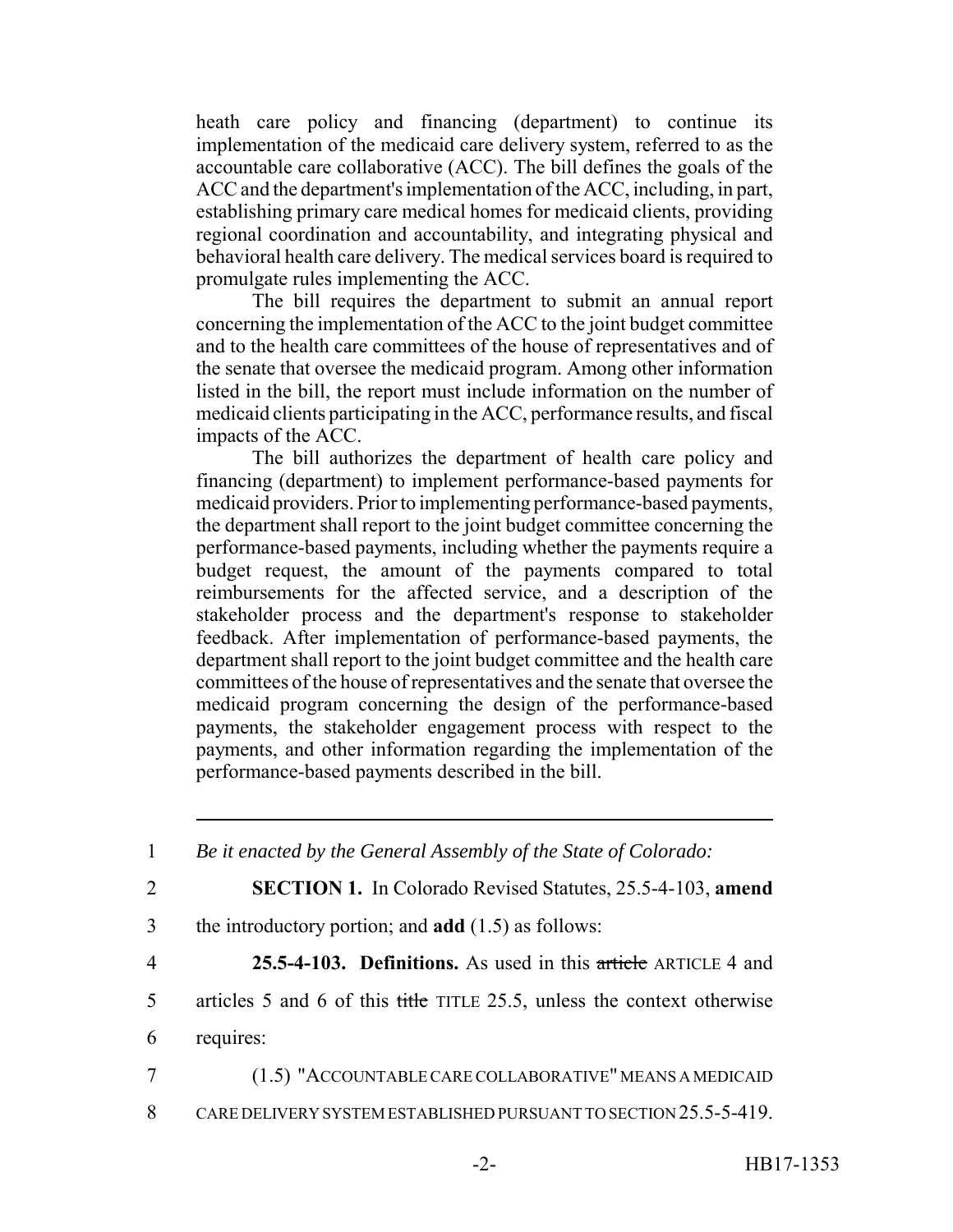**SECTION 2.** In Colorado Revised Statutes, **add** 25.5-5-419 as follows:

 **25.5-5-419. Accountable care collaborative - reporting - rules.** (1) IN 2011, THE STATE DEPARTMENT CREATED THE ACCOUNTABLE CARE COLLABORATIVE, ALSO REFERRED TO IN THIS TITLE 25.5 AS THE MEDICAID COORDINATED CARE SYSTEM. THE STATE DEPARTMENT SHALL CONTINUE TO PROVIDE CARE DELIVERY THROUGH THE ACCOUNTABLE CARE COLLABORATIVE. THE GOALS OF THE ACCOUNTABLE CARE COLLABORATIVE ARE TO IMPROVE MEMBER HEALTH AND REDUCE COSTS IN THE MEDICAID PROGRAM. TO ACHIEVE THESE GOALS, THE STATE DEPARTMENT'S IMPLEMENTATION OF THE ACCOUNTABLE CARE COLLABORATIVE MUST INCLUDE, BUT NEED NOT BE LIMITED TO:

 (a) ESTABLISHING PRIMARY CARE MEDICAL HOMES FOR MEDICAID 14 CLIENTS WITHIN THE ACCOUNTABLE CARE COLLABORATIVE;

 (b) PROVIDING REGIONAL CARE COORDINATION AND PROVIDER 16 NETWORK SUPPORT;

 (c) PROVIDING DATA TO REGIONAL ENTITIES AND PROVIDERS TO HELP MANAGE CLIENT CARE;

 (d) INTEGRATING THE DELIVERY OF BEHAVIORAL HEALTH, INCLUDING MENTAL HEATH AND SUBSTANCE USE DISORDERS, AND PHYSICAL HEALTH SERVICES FOR CLIENTS;

 (e) CONNECTING PRIMARY CARE WITH SPECIALTY CARE AND NONHEALTH COMMUNITY SUPPORTS;

(f) PROMOTING MEMBER CHOICE AND ENGAGEMENT;

 (g) UTILIZING INNOVATIVE CARE MODELS AND PROVIDER PAYMENT MODELS AS PART OF THE CARE DELIVERY SYSTEM, INCLUDING CAPITATED MANAGED CARE MODELS WITHIN THE BROADER ACCOUNTABLE CARE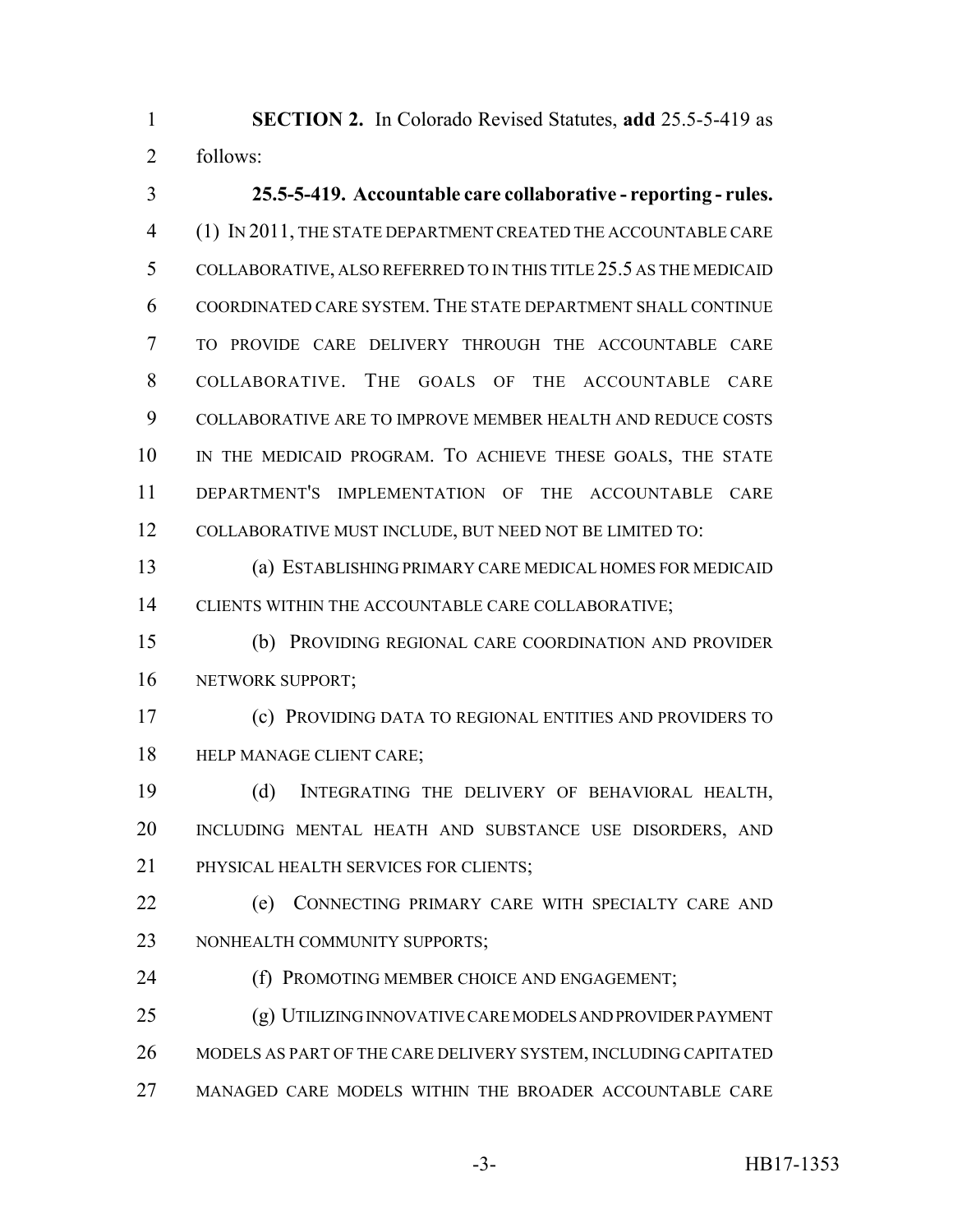COLLABORATIVE;

 (h) RECEIVING FEEDBACK FROM AFFECTED STAKEHOLDER GROUPS; (i) ESTABLISHING A FLEXIBLE STRUCTURE THAT WOULD ALLOW FOR THE EFFICIENT OPERATION OF THE ACCOUNTABLE CARE COLLABORATIVE TO FURTHER INCLUDE MEDICAID POPULATIONS AND SERVICES, INCLUDING LONG-TERM CARE SERVICES AND SUPPORTS; AND

 (j) ESTABLISHING A CARE DELIVERY SYSTEM AND PROVIDER PAYMENT PLATFORM THAT CAN ADAPT TO CHANGING FEDERAL FINANCIAL PARTICIPATION MODELS OR FUNDING LEVELS.

 (2) THE STATE DEPARTMENT SHALL FACILITATE TRANSPARENCY AND COLLABORATION IN THE DEVELOPMENT, PERFORMANCE MANAGEMENT, AND EVALUATION OF THE ACCOUNTABLE CARE COLLABORATIVE THROUGH THE CREATION OF STAKEHOLDER ADVISORY COMMITTEES.

 (3) ON OR BEFORE DECEMBER 1, 2017, AND ON OR BEFORE DECEMBER 1 EACH YEAR THEREAFTER, THE STATE DEPARTMENT SHALL 17 PREPARE AND SUBMIT A REPORT TO THE JOINT BUDGET COMMITTEE, THE PUBLIC HEALTH CARE AND HUMAN SERVICES COMMITTEE OF THE HOUSE OF REPRESENTATIVES, AND THE HEALTH AND HUMAN SERVICES COMMITTEE OF THE SENATE, OR ANY SUCCESSOR COMMITTEES, CONCERNING THE IMPLEMENTATION OF THE ACCOUNTABLE CARE COLLABORATIVE. 22 NOTWITHSTANDING THE PROVISIONS OF SECTION 24-1-136  $(11)(a)(I)$ , THE REPORT REQUIRED PURSUANT TO THIS SUBSECTION (3) CONTINUES INDEFINITELY. AT A MINIMUM, THE STATE DEPARTMENT'S REPORT MUST INCLUDE THE FOLLOWING INFORMATION CONCERNING THE ACCOUNTABLE CARE COLLABORATIVE:

(a) THE NUMBER OF MEDICAID CLIENTS ENROLLED IN THE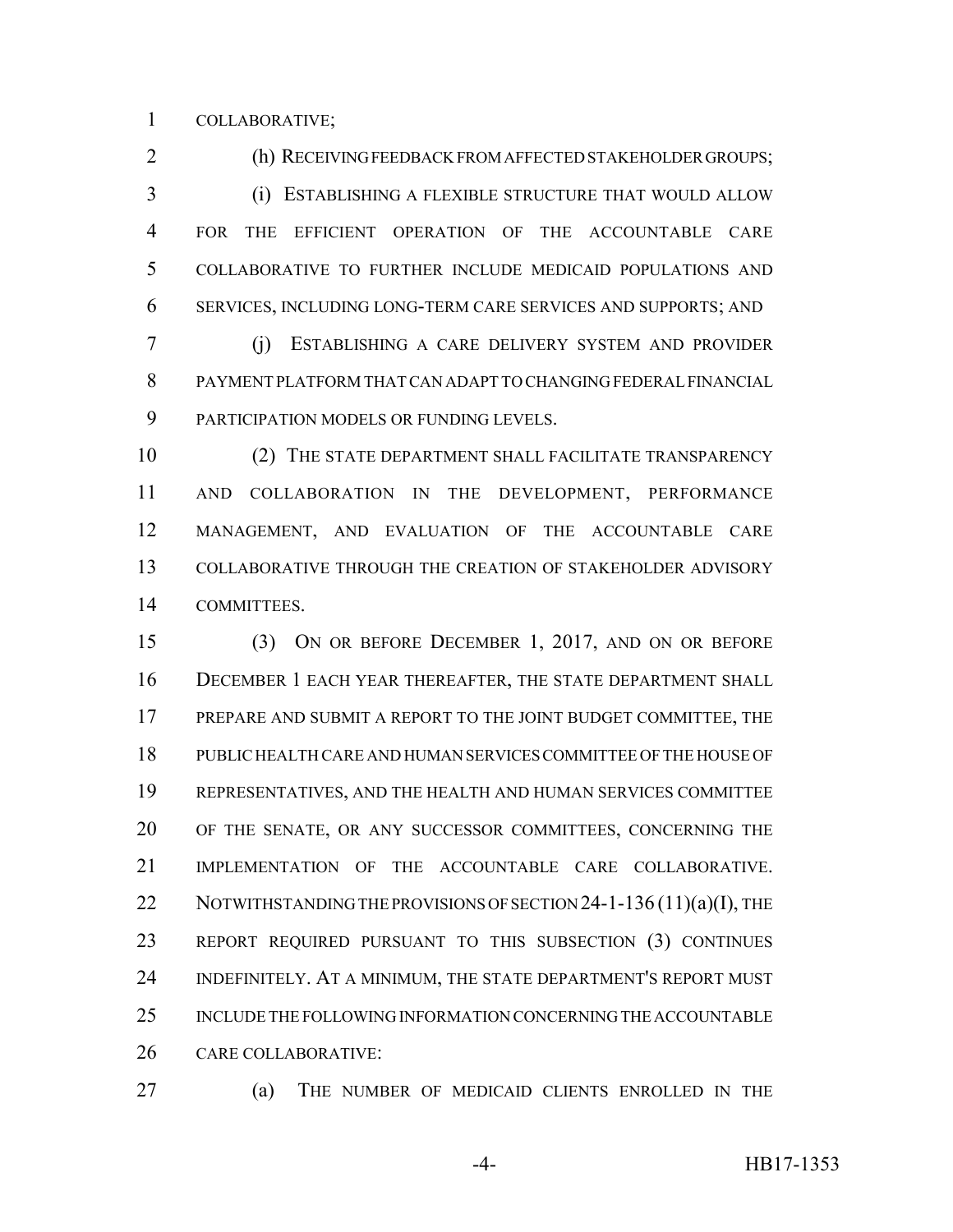PROGRAM;

 (b) PERFORMANCE RESULTS WITH AN EMPHASIS ON MEMBER HEALTH IMPACTS;

 (c) CURRENT ADMINISTRATIVE FEES AND COSTS FOR THE PROGRAM;

(d) FISCAL PERFORMANCE;

 (e) A DESCRIPTION OF ACTIVITIES THAT PROMOTE ACCESS TO SERVICES FOR MEDICAID MEMBERS IN RURAL AND FRONTIER COUNTIES;

 (f) INFORMATION ON ANY ADVISORY COMMITTEES CREATED, INCLUDING THE PARTICIPANTS, FOCUS, STAKEHOLDER FEEDBACK, AND OUTCOMES OF THE WORK OF THE ADVISORY COMMITTEES;

 (g) FUTURE AREAS OF PROGRAM FOCUS AND DEVELOPMENT, 13 INCLUDING, AMONG OTHERS, A PLAN TO STUDY THE COSTS AND BENEFITS OF FURTHER COVERAGE OF SUBSTANCE USE DISORDER TREATMENT; AND (h) INFORMATION CONCERNING EFFORTS TO REDUCE MEDICAID WASTE AND INEFFICIENCIES THROUGH THE ACCOUNTABLE CARE COLLABORATIVE, INCLUDING:

18 (I) THE SPECIFIC EFFORTS WITHIN THE ACCOUNTABLE CARE COLLABORATIVE, INCLUDING A SUMMARY OF TECHNOLOGY-BASED EFFORTS, TO IDENTIFY AND IMPLEMENT BEST PRACTICES RELATING TO COST CONTAINMENT; REDUCING AVOIDABLE, DUPLICATIVE, VARIABLE, AND INAPPROPRIATE USES OF HEALTH CARE RESOURCES; AND THE 23 OUTCOME OF THOSE EFFORTS, INCLUDING COST SAVINGS, IF KNOWN;

24 (II) ANY STATUTES, POLICIES, OR PROCEDURES THAT PREVENT REGIONAL CARE COORDINATORS FROM REALIZING EFFICIENCIES AND REDUCING WASTE WITHIN THE MEDICAID SYSTEM; AND

**(III) ANY OTHER EFFORTS BY REGIONAL ENTITIES OR THE STATE**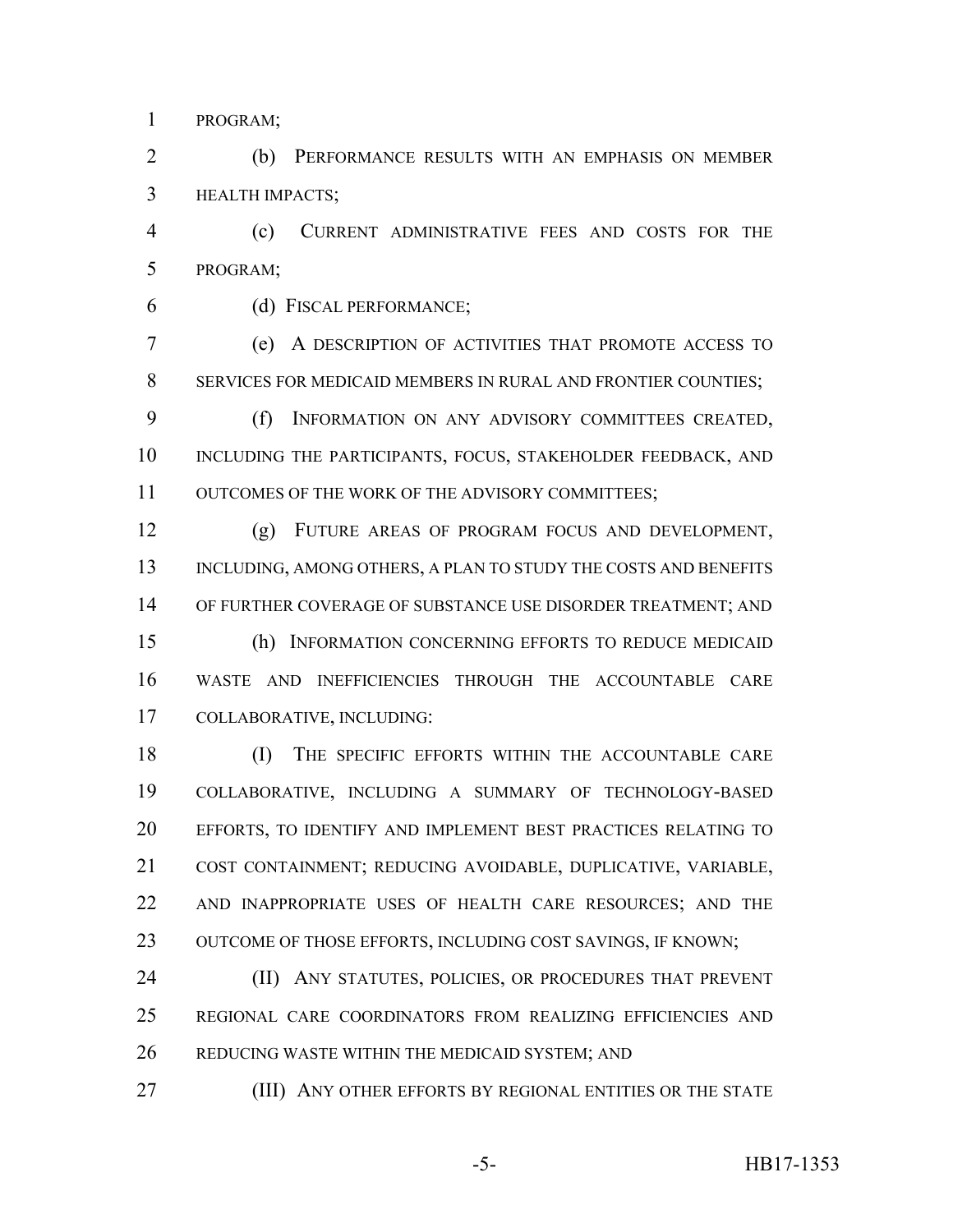DEPARTMENT TO ENSURE THAT THOSE WHO PROVIDE CARE FOR MEDICAID CLIENTS ARE AWARE OF AND ACTIVELY PARTICIPATE IN REDUCING WASTE WITHIN THE MEDICAID SYSTEM.

 (4) ON OR BEFORE DECEMBER 1, 2017, THE STATE DEPARTMENT SHALL SUBMIT A REPORT TO THE JOINT BUDGET COMMITTEE, THE PUBLIC HEALTH CARE AND HUMAN SERVICES COMMITTEE OF THE HOUSE OF REPRESENTATIVES, AND THE HEALTH AND HUMAN SERVICES COMMITTEE OF THE SENATE, OR ANY SUCCESSOR COMMITTEES, OUTLINING THE STATUTORY CHANGES NEEDED TO PART 4 OF THIS ARTICLE 5 RELATING TO THE STATEWIDE MANAGED CARE SYSTEM, AS WELL AS ANY OTHER SECTIONS OF THE COLORADO REVISED STATUTES, IN ORDER TO ALIGN COLORADO LAW WITH THE FEDERAL "MEDICAID AND CHIP MANAGED CARE FINAL RULE", CMS-2390-F.

 (5) THE STATE BOARD SHALL PROMULGATE RULES IMPLEMENTING THE ACCOUNTABLE CARE COLLABORATIVE.

 **SECTION 3.** In Colorado Revised Statutes, **add** 25.5-4-401.2 as follows:

 **25.5-4-401.2. Performance-based payments - reporting.** (1) TO IMPROVE HEALTH OUTCOMES AND LOWER HEALTH CARE COSTS, THE STATE DEPARTMENT IS AUTHORIZED TO IMPLEMENT PAYMENTS TO PROVIDERS THAT ARE BASED ON QUANTIFIABLE PERFORMANCE OR MEASURES OF 22 OUALITY OF CARE. THESE PERFORMANCE-BASED PAYMENTS MAY INCLUDE, BUT ARE NOT LIMITED TO, PAYMENTS TO:

(a) PRIMARY CARE PROVIDERS;

(b) FEDERALLY QUALIFIED HEALTH CENTERS;

(c) PROVIDERS OF LONG-TERM CARE SERVICES AND SUPPORTS; AND

27 (d) BEHAVIORAL HEALTH PROVIDERS, INCLUDING, BUT NOT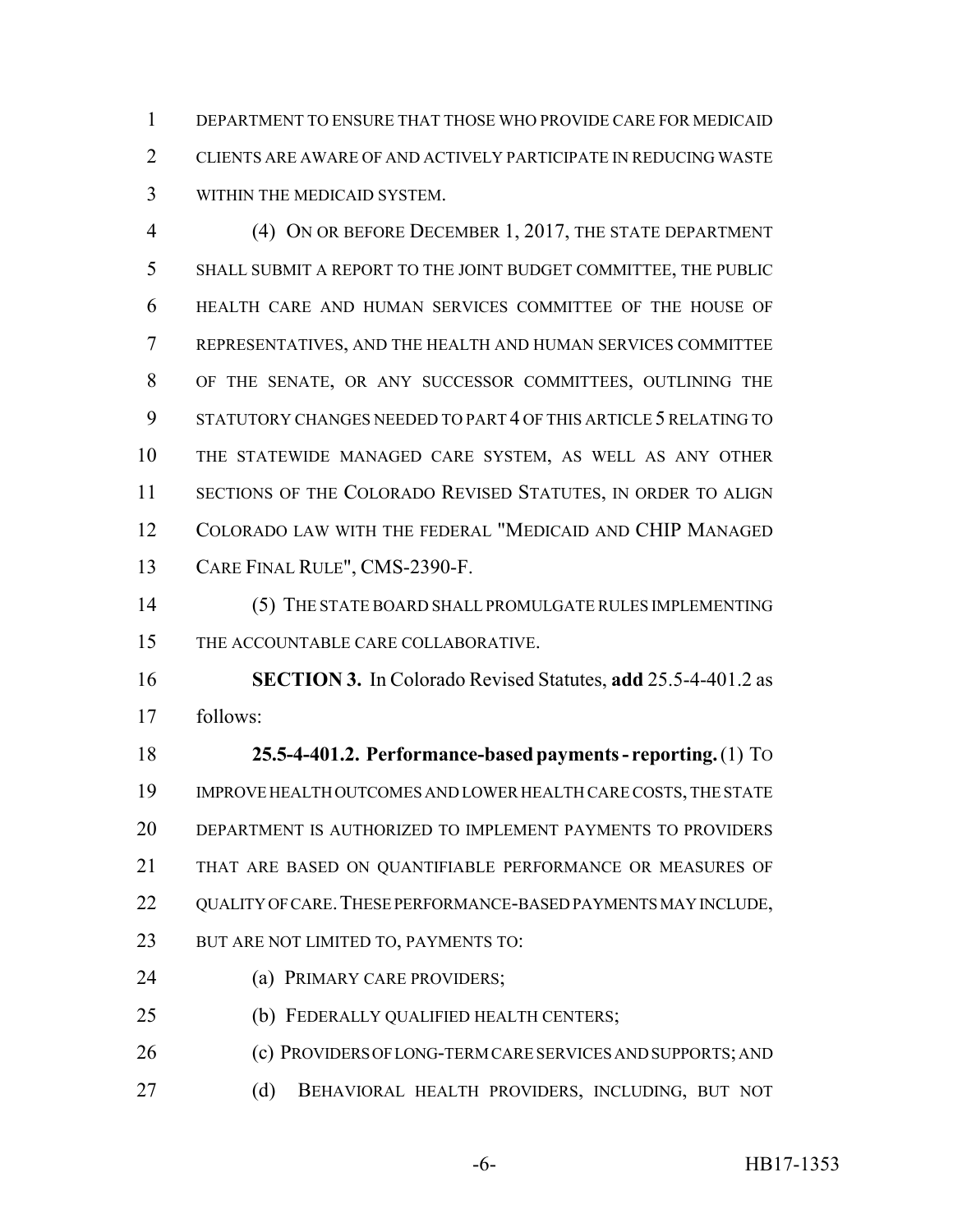LIMITED TO:

 (I) COMMUNITY MENTAL HEALTH CENTERS, AS DEFINED IN SECTION 27-66-101; AND

 (II) ENTITIES CONTRACTED WITH THE DEPARTMENT TO ADMINISTER THE MEDICAID COMMUNITY MENTAL HEALTH SERVICES PROGRAM, ESTABLISHED IN SECTION 25.5-5-411.

 (2) (a) PRIOR TO IMPLEMENTING PERFORMANCE-BASED PAYMENTS IN THE MEDICAID PROGRAM PURSUANT TO THIS ARTICLE 4 AND ARTICLES 5 AND 6 OF THIS TITLE 25.5, INCLUDING PERFORMANCE-BASED PAYMENTS SET FORTH IN THIS SECTION, THE STATE DEPARTMENT SHALL SUBMIT TO 11 THE JOINT BUDGET COMMITTEE:

 (I) (A) EVIDENCE THAT THE PERFORMANCE-BASED PAYMENTS ARE DESIGNED TO ACHIEVE BUDGET SAVINGS; OR

 (B) A BUDGET REQUEST FOR COSTS ASSOCIATED WITH THE PERFORMANCE-BASED PAYMENTS;

 (II) THE ESTIMATED PERFORMANCE-BASED PAYMENTS COMPARED 17 TO TOTAL REIMBURSEMENTS FOR THE AFFECTED SERVICE; AND

 (III) A DESCRIPTION OF THE STAKEHOLDER ENGAGEMENT PROCESS FOR DEVELOPING THE PERFORMANCE-BASED PAYMENTS, INCLUDING THE PARTICIPANTS IN THE PROCESS AND A SUMMARY OF THE STAKEHOLDER FEEDBACK, AND THE STATE DEPARTMENT'S RESPONSE TO STAKEHOLDER 22 FEEDBACK.

**(b)** THE INFORMATION REQUIRED PURSUANT TO SUBSECTION (2)(a) OF THIS SECTION MUST BE PROVIDED ON OR BEFORE NOVEMBER 1 FOR PERFORMANCE-BASED PAYMENTS THAT WILL TAKE EFFECT IN THE FOLLOWING FISCAL YEAR UNLESS THE STATE DEPARTMENT INCLUDES WITH ITS SUBMISSION AN EXPLANATION OF THE NEED FOR FASTER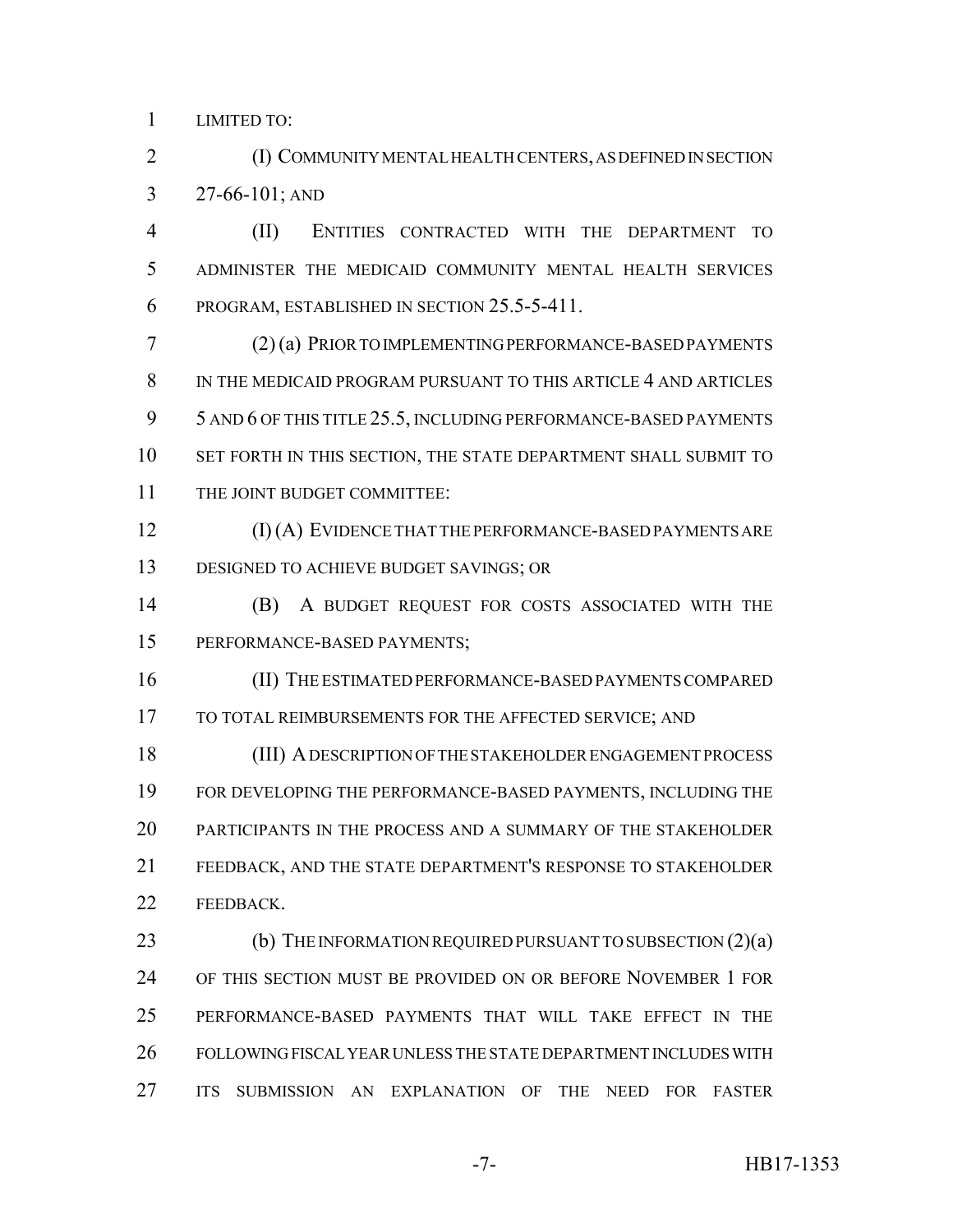IMPLEMENTATION OF THE PAYMENT. IF FASTER IMPLEMENTATION IS REQUESTED, THE STATE DEPARTMENT SHALL PROVIDE THE INFORMATION AT LEAST THREE MONTHS PRIOR TO THE IMPLEMENTATION OF THE PERFORMANCE-BASED PAYMENTS UNLESS COMPLIANCE WITH FEDERAL LAW NECESSITATES SHORTER NOTICE.

 (3) ON OR BEFORE NOVEMBER 1, 2017, AND ON OR BEFORE NOVEMBER 1 EACH YEAR THEREAFTER, THE STATE DEPARTMENT SHALL SUBMIT A REPORT TO THE JOINT BUDGET COMMITTEE, THE PUBLIC HEALTH CARE AND HUMAN SERVICES COMMITTEE OF THE HOUSE OF REPRESENTATIVES, AND THE HEALTH AND HUMAN SERVICES COMMITTEE OF THE SENATE, OR ANY SUCCESSOR COMMITTEES, DESCRIBING RULES ADOPTED BY THE STATE BOARD AND CONTRACT PROVISIONS APPROVED BY THE CENTERS FOR MEDICARE AND MEDICAID SERVICES IN THE PRECEDING CALENDAR YEAR THAT AUTHORIZE PAYMENTS TO PROVIDERS BASED ON PERFORMANCE.NOTWITHSTANDING THE PROVISIONS OF SECTION 24-1-136 (11)(a)(I), THE REPORT REQUIRED PURSUANT TO THIS SUBSECTION (3) CONTINUES INDEFINITELY. THE REPORT MUST INCLUDE, AT A MINIMUM:

 (a) A DESCRIPTION OF PERFORMANCE-BASED PAYMENTS INCLUDED IN STATE BOARD RULES, INCLUDING WHICH PERFORMANCE STANDARDS ARE TARGETED WITH EACH PERFORMANCE-BASED PAYMENT;

 (b) A DESCRIPTION OF THE GOALS AND OBJECTIVES OF THE PERFORMANCE-BASED PAYMENTS, AND HOW THOSE GOALS AND OBJECTIVES ALIGN WITH OTHER QUALITY IMPROVEMENT INITIATIVES;

**(c)** A SUMMARY OF THE RESEARCH-BASED EVIDENCE FOR THE PERFORMANCE-BASED PAYMENTS, TO THE EXTENT SUCH EVIDENCE IS AVAILABLE;

27 (d) A SUMMARY OF THE ANTICIPATED IMPACT AND CLINICAL AND